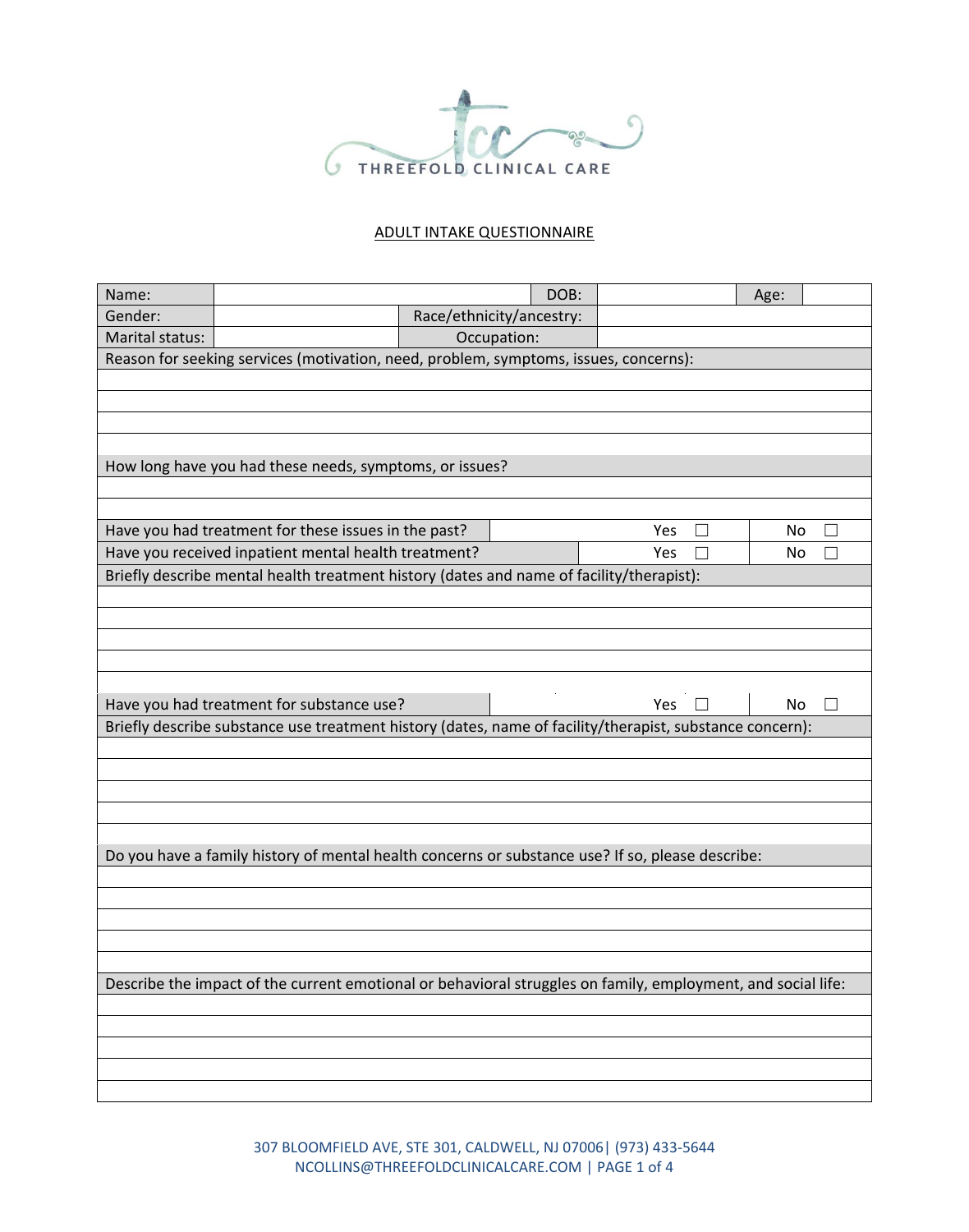

| Describe your strengths and unique qualities:                                                                |
|--------------------------------------------------------------------------------------------------------------|
|                                                                                                              |
|                                                                                                              |
|                                                                                                              |
|                                                                                                              |
|                                                                                                              |
| Are you currently under the care of a physician or psychiatrist? If yes, please provide the following:       |
| Doctor's name:                                                                                               |
| Address:                                                                                                     |
| Phone:                                                                                                       |
| Treatment for:                                                                                               |
| Medications:                                                                                                 |
|                                                                                                              |
|                                                                                                              |
|                                                                                                              |
|                                                                                                              |
|                                                                                                              |
| Have you ever experienced an upsetting event or situation? (abuse, neglect, abandonment, bullying, loss of a |
| loved one or pet, moving, surgery, pain) If you feel comfortable, please briefly describe below:             |
|                                                                                                              |
|                                                                                                              |
|                                                                                                              |
|                                                                                                              |
|                                                                                                              |
|                                                                                                              |
|                                                                                                              |
|                                                                                                              |
|                                                                                                              |
|                                                                                                              |
|                                                                                                              |
| Have you ever witnessed an upsetting event or situation? If you feel comfortable, please briefly describe    |
| below:                                                                                                       |
|                                                                                                              |
|                                                                                                              |
|                                                                                                              |
|                                                                                                              |
|                                                                                                              |
|                                                                                                              |
|                                                                                                              |
|                                                                                                              |
|                                                                                                              |
|                                                                                                              |

307 BLOOMFIELD AVE, STE 301, CALDWELL, NJ 07006| (973) 433-5644 NCOLLINS@THREEFOLDCLINICALCARE.COM | PAGE 2 of 4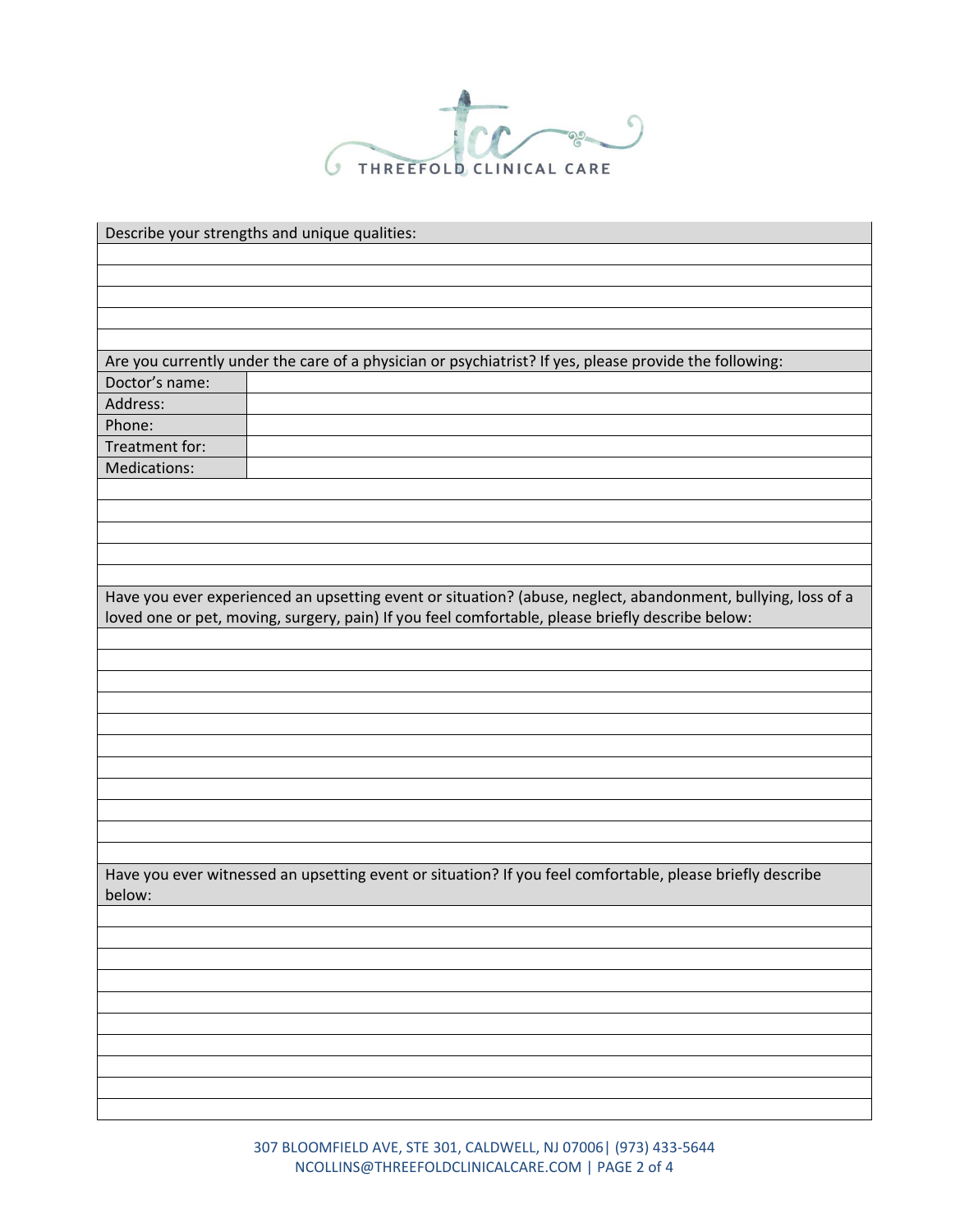

| <b>Symptom Checklist</b>                |         |                         |                                |         |        |  |  |  |
|-----------------------------------------|---------|-------------------------|--------------------------------|---------|--------|--|--|--|
| Symptom                                 | Current | Past                    | Symptom                        | Current | Past   |  |  |  |
| Crying, sadness, depression             | П       | П                       | Temper outbursts, aggression   | П       | П      |  |  |  |
| Loss of enjoyment in usual activities   | $\Box$  | П                       | Irritability, anger            | П       | $\Box$ |  |  |  |
| Desire to die                           | $\Box$  | $\Box$                  | Argues frequently              | $\Box$  | $\Box$ |  |  |  |
| Easily distracted                       | $\Box$  | $\Box$                  | Disobedience                   | $\Box$  | □      |  |  |  |
| Made suicidal gestures/attempts         | $\Box$  | □                       | Hallucinations                 | П       | □      |  |  |  |
| Worries more than others                | $\Box$  | П                       | Unusual fears or phobias       | $\Box$  | $\Box$ |  |  |  |
| Panics                                  | □       | $\Box$                  | Anxious, nervous               | П       | □      |  |  |  |
| Repeats unnecessary acts                | П       | $\Box$                  | Is overly concerned            | П       | П      |  |  |  |
| Exhibits rituals, habits, superstitions | $\Box$  | $\Box$                  | Twitches, unusual movements    | $\Box$  | П      |  |  |  |
| Easts very little/fasts to lose weight  | $\Box$  | П                       | Gorges or binge eats           | П       | П      |  |  |  |
| Sleep walking                           | $\Box$  | П                       | Blames others for own mistakes | $\Box$  | □      |  |  |  |
| Withdrawn                               | $\Box$  | $\Box$                  | Easily annoyed by others       | $\Box$  | $\Box$ |  |  |  |
| Nightmares, night terrors               | $\Box$  | $\Box$                  | Low motivation                 | $\Box$  | □      |  |  |  |
| Low self-esteem                         | $\Box$  | П                       | Disorientation                 | $\Box$  | □      |  |  |  |
| Wakes up very early                     | □       | $\Box$                  | Vomits intentionally           | П       | П      |  |  |  |
| Tiredness, fatigue                      | $\Box$  | $\Box$                  | Injures self intentionally     | П       | П      |  |  |  |
| Restless sleep, wakes frequently        | $\Box$  | $\Box$                  | Struggles with friendships     | П       | $\Box$ |  |  |  |
| Trouble falling asleep                  | П       | П                       | Feels shy around others        | П       | П      |  |  |  |
| <b>Excessive sleep</b>                  | $\Box$  | П                       | Grief or loss                  | $\Box$  | $\Box$ |  |  |  |
| Poor appetite                           | $\Box$  | $\Box$                  | Feelings of worthlessness      | $\Box$  | □      |  |  |  |
| Under or over weight                    | $\Box$  | $\Box$                  | Chronic pain                   | П       | $\Box$ |  |  |  |
| Hyperactivity                           | $\Box$  | $\Box$                  | Drug use                       | $\Box$  | □      |  |  |  |
| Frequently acts without thinking        | $\Box$  | П                       | Alcohol use                    | $\Box$  | $\Box$ |  |  |  |
| Does not complete tasks                 | $\Box$  | П                       | Cigarette use                  | □       | □      |  |  |  |
| Headaches                               | □       | П                       | Sexual problems                | П       | П      |  |  |  |
| Easily distracted                       | $\Box$  | $\Box$                  | Mood swings                    | П       | П      |  |  |  |
| Academic struggles                      | $\Box$  | $\Box$                  | Ideas of harming others        | $\Box$  | $\Box$ |  |  |  |
| Worries about money                     | $\Box$  | $\Box$                  | Disorganized thoughts          | $\Box$  | $\Box$ |  |  |  |
| Concerned about family members          | $\Box$  | $\Box$                  | Problems at work               | $\Box$  | $\Box$ |  |  |  |
| Relationship problems                   | $\Box$  | П                       | Feelings of hopelessness       | $\Box$  | □      |  |  |  |
| Daydreams, fantasizes                   | $\Box$  | П                       | Problems with the law          | $\Box$  | □      |  |  |  |
| Additional symptoms not listed above:   |         |                         |                                |         |        |  |  |  |
|                                         |         |                         |                                |         |        |  |  |  |
|                                         |         | <b>Family Stressors</b> |                                |         |        |  |  |  |
| Stressor                                | Current | Past                    | Stressor                       | Current | Past   |  |  |  |
| Marital struggles                       |         | $\Box$                  | Housing problems               |         |        |  |  |  |
| Marital separation                      | П       | $\Box$                  | Legal issues                   | П       | П      |  |  |  |

307 BLOOMFIELD AVE, STE 301, CALDWELL, NJ 07006| (973) 433-5644 NCOLLINS@THREEFOLDCLINICALCARE.COM | PAGE 3 of 4

Divorce ☐ ☐ Death of a friend ☐ ☐ Custody disputes │ □ │ □ │ Death of a relative │ □ │ □ Financial problems ☐ ☐ Death of a pet ☐ ☐ Job loss ☐ ☐ Family illness ☐ ☐ Partner using alcohol/drugs │ □ │ □ │ Ⅲ Intimate partner violence │ □ │ □

Additional stressors not listed above: